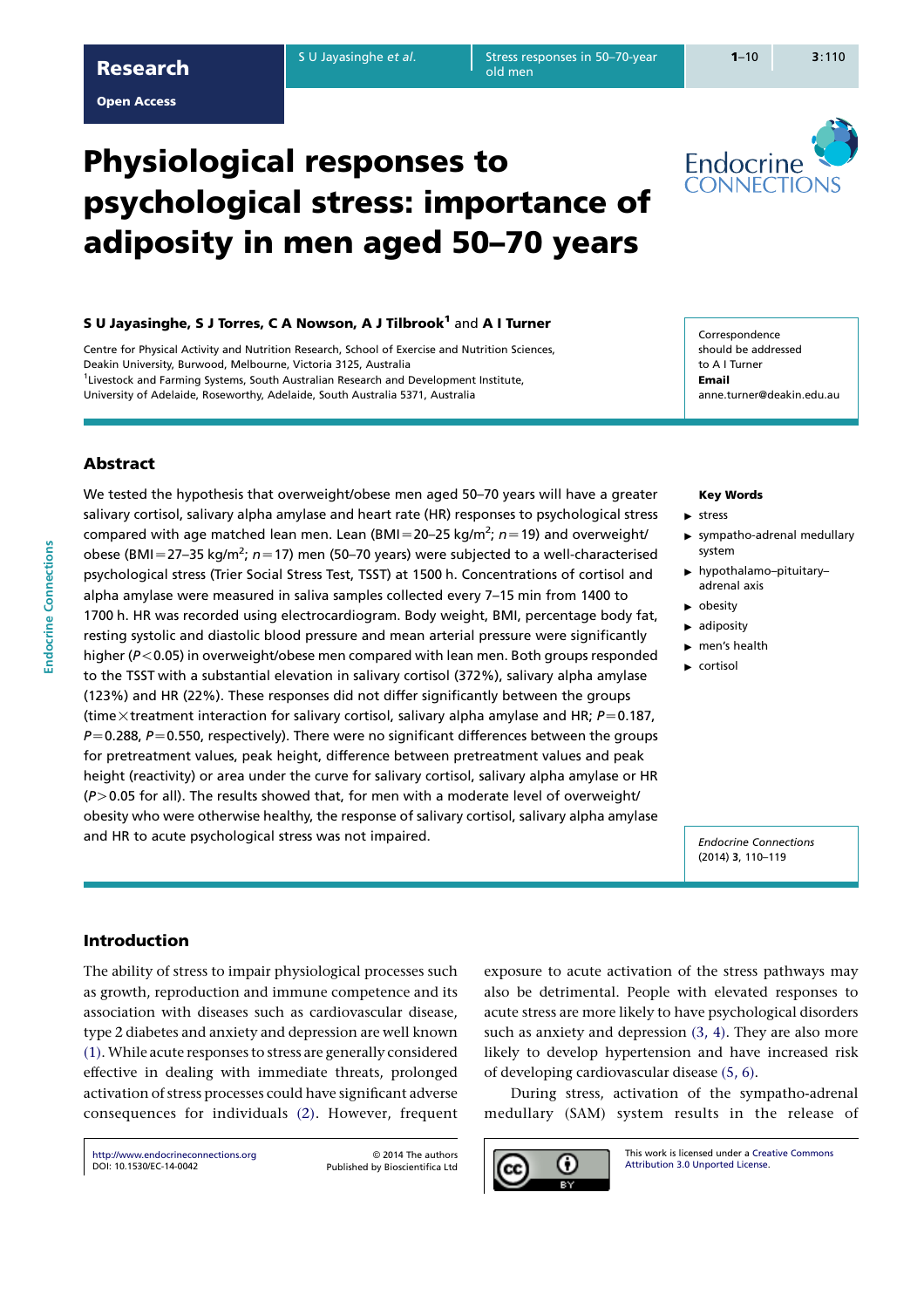noradrenaline from sympathetic nerve terminals and adrenaline and noradrenaline from the adrenal medulla, which result in a range of rapid physiological and behavioural responses such as increases in heart rate (HR) and blood pressure and heightened vigilance (7). Research also shows that activation of the SAM system increases the secretion of alpha amylase by the salivary glands (8, 9, 10, 11). Simple sampling procedures of saliva make salivary alpha amylase a useful non-inva[sive](#page-8-0) measure of the SAM system activity (12). Further advantages of salivary alpha amylase include its concentration being i[ndependent](#page-8-0) of the salivary flow rate (11) and that its response to Trier Social Stress Test (TSST) is predictive of the plasma catecholamine respons[e to](#page-8-0) TSST (13).

Activation of the hypothalamo–pituitary–adrenal (HPA) axis by stress results in the seque[ntial](#page-8-0) secretion of corticotrophin-releasing hormone (CRH) and arginine vasopressin (AVP) from the hypothalamus, adr[enoc](#page-8-0)orticotrophic hormone (ACTH) from the anterior pituitary gland and glucocorticoids such as cortisol from the adrenal cortex (14, 15). Secretion of cortisol results in the mobilisation of energy stores, which will help in responding to the emergency situation (14). Changes in the above parameters are used as markers of the activity of these stress pathways.

[The](#page-8-0) magnitude of the response to psychological stress can be influenced by the physiological status of an individual (2). Obes[ity \(](#page-8-0)a state of elevated adiposity) has reached epidemic proportions in the Western world (16). As such, an understanding of the influence of obesity on the responsiveness of the stress systems to stress is essential. [Mos](#page-8-0)t of the research done in this area has been in women of different age groups (17, 18, 19). Given [that](#page-8-0) there are gender differences in stress pathway responsiveness to stress (20, 21), findings in females cannot be extrapolated to men. Therefore a paucity of evidence exists in this area for men. Previ[ous research](#page-8-0) in obesity and stress has reported both increased (22, 23), decreased (24, 25) as w[ell as c](#page-8-0)omparable (26) stress pathway activation in individuals with increased levels of adiposity compared with lean individuals in response to psychological stress. The inconclusive result[s could](#page-8-0) be due to [differenc](#page-8-0)es in the stressor utilis[ed, t](#page-8-0)ime of day, an inadequate baseline resting period and low frequency of sampling. Furthermore, very little research has considered the SAM system and the HPA axis together.

The aims of this study were to determine whether lean and overweight/obese men differ in their cortisol and salivary alpha amylase and HR responses to the TSST. It was hypothesised that overweight/obese men aged 50–70 years will have a greater salivary cortisol, salivary

 2014 The authors Published by Bioscientifica Ltd alpha amylase and HR response to the TSST compared with age matched lean men.

## Subjects and methods

## Participants

Lean (BMI range  $20-25 \text{ kg/m}^2$ ) and overweight/obese (BMI range 27–35 kg/m<sup>2</sup>) men aged 50–70 years were recruited using newspaper and online advertisements, fliers in community centres and medical clinics, mail outs to participants of previous studies and by fliers dropped in mail boxes. During recruitment, our originally intended BMI range for obese individuals of 30–35 kg/m<sup>2</sup> was relaxed to 27–35 kg/m<sup>2</sup> (overweight/obese) to ensure an adequate sample size in this group. Exclusion criteria were prior diagnosis with Cushing's syndrome, any stress or anxiety disorder, depression, any diseases of the adrenal gland, type 2 diabetes, heart disease (including use of a pacemaker), high cholesterol, stroke or cancer. Information about these medical conditions was obtained by self-report from the participants via a telephone interview. At face-to-face screening, men were excluded if their BMI fell out of the required ranges or if their resting blood pressure exceeded 160 mmHg for systolic blood pressure or 90 mmHg for diastolic blood pressure.

Every participant provided written informed consent before participation in the study. All procedures were approved by the Human Research Ethics Committee of Deakin University (Project code: EC00213) and conformed to the guidelines of the National Health and Medical Research Council's National Statement on Ethical Conduct in Human Research (2007).

#### Experimental procedure

During the 12 h before participation in the study, participants were asked to abstain from smoking, ingesting any caffeine-containing beverages (e.g. tea, coffee and cola), liquorice, alcohol or drugs (except for any regular medications) and from strenuous physical activity. A schematic representation of the experimental day is presented in Fig 1. Briefly, participants arrived at the research laboratory at 1100 h. Their eligibility was confirmed through the measurement of anthropometric variables and blood pressure. Eligible participants were then given a st[andar](#page-2-0)dised lunch at 1200 h where they were allowed to make their own meal using bread, margarine, processed meat (ham or chicken), tomato, cucumber, cheese, nuts, fruit bars and a fruit drink (juice box). Records of foods consumed were kept. Water was available



http://www.endocrineconnections.org DOI: 10.1530/EC-14-0042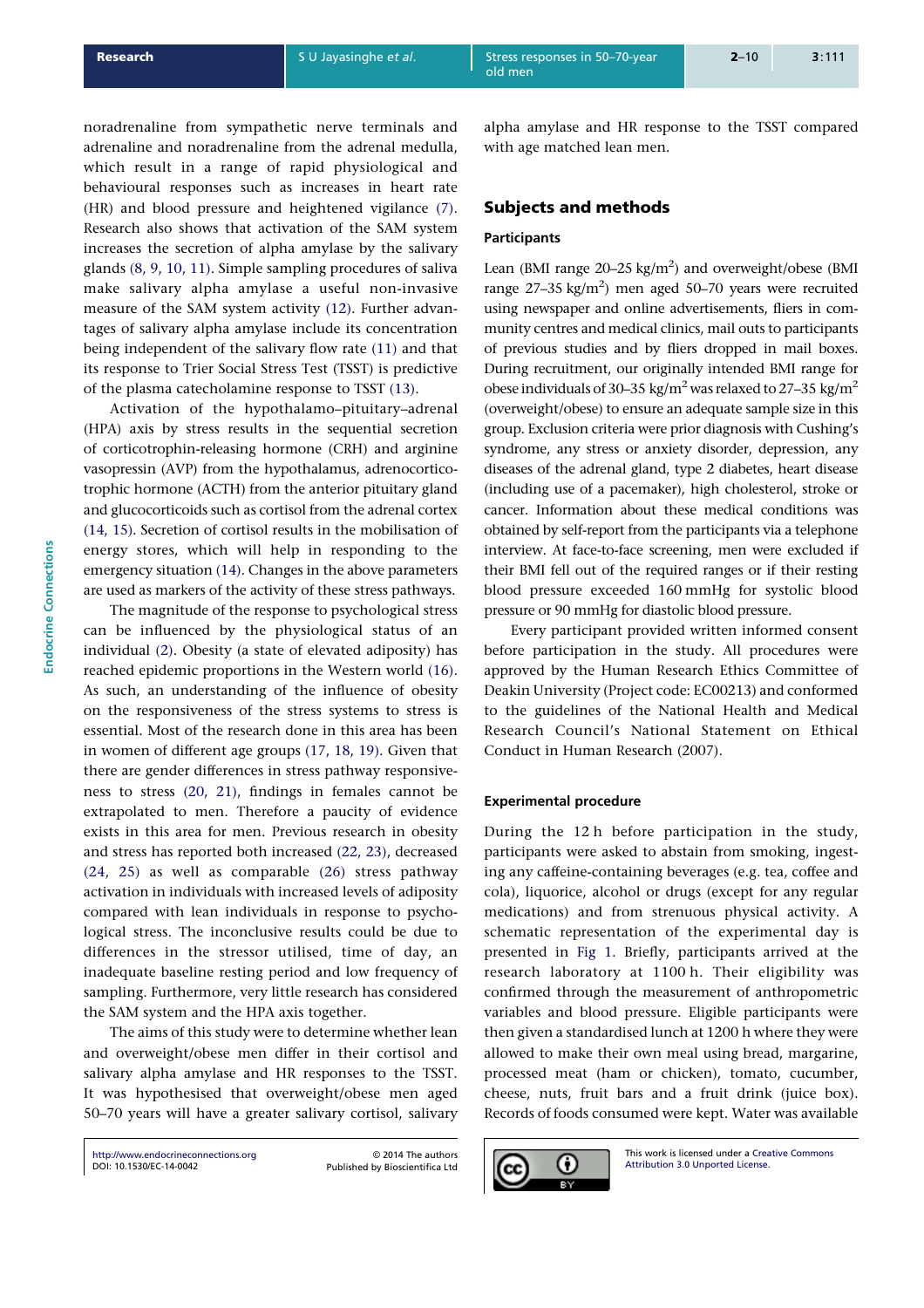<span id="page-2-0"></span>

Schematic representation of the stress testing day. ECG, electrocardiogram; TSST, Trier Social Stress Test; S and black arrows, saliva samples.

ad libitum. A TSST was imposed from 1500 to 1530 h. Saliva samples were collected every 15 min from 1145 until 1700 h apart from 1215 h (lunch) where no sample was collected and between 1500 and 1530 h where samples were collected more frequently (1500, 1507, 1515, 1522 and 1530 h). Electrocardiogram (ECG) was measured from 1230 to 1700 h, with the exception of the 10 min break to use the bathroom at 1330 h. Only data from the period 1400–1700 h are considered in this paper.

### Anthropometric measures

Participant's height was measured using an electronic stadiometer (Measurement Concepts, North Bend, Australia). Body weight was measured using a standard scale (TANITA, Wedderburn, Melbourne, VIC, Australia). BMI was calculated using the equation BMI (kg)/height  $(m)^2$ . Percentage body fat and percentage lean mass were measured using bioelectrical impedance (TANITA, Wedderburn). Waist circumference was measured at the midpoint between the last rib and the anterior superior iliac spine, using a tape measure, and hip circumference was measured at the widest point of the gluteal area (27). Waist-to-hip ratio was calculated by dividing waist circumference by hip circumference. Resting systolic and diastolic blood pressures and mean arterial pressure were calculated as the average of the last thre[e of](#page-8-0) four measurements taken at 2 min intervals using an automatic sphygmomanometer (Criticare Systems, Inc., Waukesha, WI, USA).

http://www.endocrineconnections.org DOI: 10.1530/EC-14-0042

 2014 The authors Published by Bioscientifica Ltd

## Saliva sampling

Saliva samples were collected using Salivette sampling tubes (Sarstedt, Ingle Farm, SA, Australia) consisting of a centrifugation tube and a cotton swab. The participants were asked to hold the cotton swab in their mouth for 2 min. They were instructed to keep the cotton swab under their tongue during the first 30–45 s and move it around the oral cavity for the remainder of the duration without chewing it or holding it between their teeth. The samples were stored on ice after collection. After the testing period, samples were centrifuged at  $639 g$  for 5 min at  $4^{\circ}$ C. Resultant saliva was stored at  $-80$  °C until assayed.

#### Heart rate

A three lead ECG (ADinstruments, Castle Hill, NSW, Australia) was used to measure HR. One electrode was placed on each of the participants' wrists and another just above the antecubital fossa of the elbow. A power spectral analysis of the ECG data was conducted using Lab Chart Pro software (ADinstruments) to calculate HR. For data presentation and analysis, HR was calculated as the mean of data for 5 min blocks, commencing from 1 min before to 4 min after the commencement of each saliva sampling period.

#### Trier Social Stress Test

The TSST is a well-characterised psychosocial stress protocol (28). Briefly, after a 1500 h sample collection,

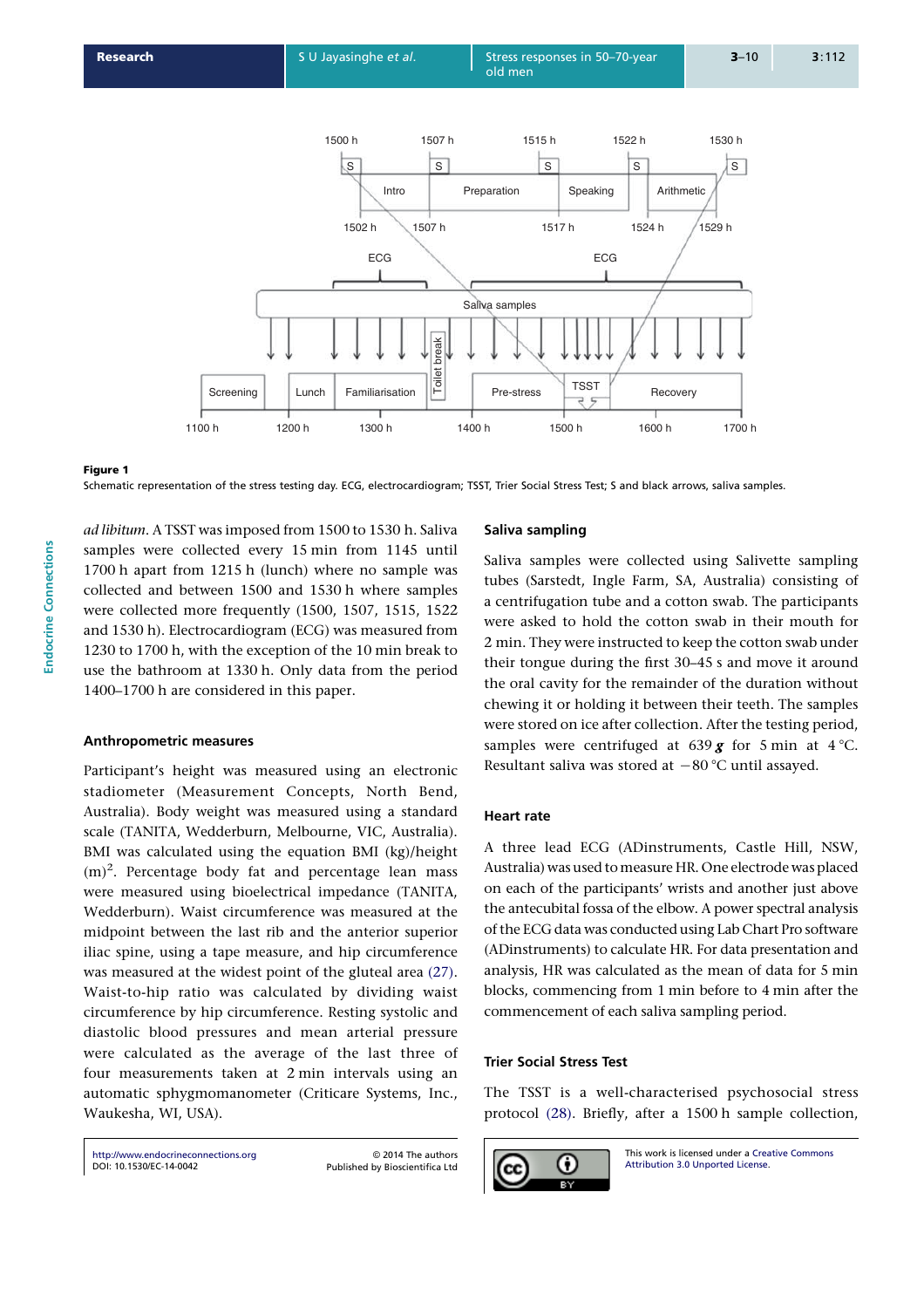the test commenced with an introduction during which participants were introduced to the panel and were given instructions about the speaking task to follow (Fig. 1, inset). This was followed by a 10 min preparation phase with saliva samples collected at the beginning (1507 h) and end (1515 h) of the preparation phase. Five minutes of public speaking followed after which another [saliva](#page-2-0) sample was collected (1522 h). The participants were given instructions regarding the mental arithmetic task at this point and 5 min of mental arithmetic followed. Another saliva sample was collected at the end of the mental arithmetic task (1530 h). Minor differences from the original protocol were that saliva samples were collected during the TSST (Fig. 1) including between the speaking and mental arithmetic tasks (not collected in the original protocol) and that there were two members of the interview panel (three members in the original protocol). The purpose of t[he sal](#page-2-0)iva samples collected during the TSST (1507, 1515 and 1522 h, Fig. 1) was to capture any rapid changes in SAM system activity during the stressor.

#### Saliva cortisol assays

Saliva concentrations of cortisol were measured using an enzyme immunoassay (Diagnostic Systems Laboratories, Webster, TX, USA). Thirty-one assays were conducted with a mean sensitivity of 0.035 µg/dl. The intra-assay coefficient of variation was  $6.9\%$  at 0.25 µg/dl and  $8.2\%$  at  $2.0 \,\mu$ g/dl. The inter-assay coefficient of variation was  $9.4\%$ at 0.28  $\mu$ g/dl and 7.7% at 1.8  $\mu$ g/dl.

### Salivary alpha amylase assays

Saliva concentrations of alpha amylase were measured using a kinetic assay kit (Salimetrics, Carlsbad, CA, USA). Thirty-six assays were conducted with a mean sensitivity of 0.4 U/ml. The intra-assay coefficient of variation was 7.4% at  $156.3 \pm 4.1$  U/ml. The inter-assay coefficient of variation was 7.4% at 20.7 U/ml and 7.0% at 257.3 U/ml.

#### Statistical analyses

**Preliminary analysis**  $\triangleright$  Pretreatment cortisol was defined as the average of the five concentrations from 1400 to 1500 h (1400, 1415, 1430, 1445 and 1500 h). Pretreatment salivary alpha amylase was defined as the average of the three concentrations from 1430 to 1500 h (1430, 1445 and 1500 h). Pretreatment HR was defined as the average of the four readings from 1400 to 1445 h (1400, 1415, 1430 and 1445 h). Peak height for all parameters was

http://www.endocrineconnections.org DOI: 10.1530/EC-14-0042

 2014 The authors Published by Bioscientifica Ltd defined as the highest value that was obtained for each individual after the commencement of the stress. Reactivity was calculated by subtracting the pretreatment value from the peak height for all parameters. Area under the curve (AUC) (with respect to increase) was calculated for each parameter using all values from 1500 to 1700 h after the subtraction of the pretreatment value from each data point. Areas under the curve were calculated using the trapezoid rule utilising Sigmaplot graphing software (Systat Software, Inc., San Jose, CA, USA).

Recovery time for all parameters was defined as the time difference from the commencement of the stressor (1500 h) to the point at which the relevant parameter returned to within two S.D. of its pretreatment value. We used this as our definition for recovery, because 95% of a normally distributed set of data lie within two S.D. of the mean and because 5% error  $(P=0.05)$  is the generally accepted cut-off level for statistical significance. This indicates that once the value has returned to within two S.D. of the pretreatment level, it has returned to the pretreatment levels. For recovery time only, those who did not exceed two standard deviations of the pre-treatment value between 1500–1700 h  $(n=1$  lean and  $n=2$  overweight/obese for cortisol,  $n=2$  lean and  $n=5$  overweight/ obese for salivary alpha amylase,  $n=0$  lean and  $n=0$ overweight/obese for heart rate) were excluded from the analysis. For those who did exceed two standard deviations but did not return to within two standard deviations by 1700 h  $(n=8$  lean and  $n=6$  overweight/ obese for cortisol,  $n=4$  lean and  $n=1$  overweight/obese for salivary alpha amylase,  $n=0$  lean and  $n=1$  overweight/ obese for heart rate), 120 minutes was used as the recovery time in the analyses.

Analysis  $\triangleright$  Data were analysed using the Statistical Package for the Social Sciences software version 20.0 for windows (SPSS, Inc.). Kolmogorov–Smirnov and Shapiro–Wilk tests were conducted to test for normality. Tests for homogeneity of variance were conducted using Levene's test of equality of error variances. Descriptive characteristics were compared between groups using univariate ANOVA. Salivary cortisol, salivary alpha amylase and HR were compared within and between groups using repeated measures ANOVA. The within subjects factor was time and the between subjects factor was treatment. Derived salivary cortisol, salivary alpha amylase and HR parameters (pre-treatment, peak height, reactivity and AUC) were compared between groups using univariate ANOVA. Pearson's correlation was used to test for relationships between pre-treatment, peak height, reactivity and AUC and measures of adiposity

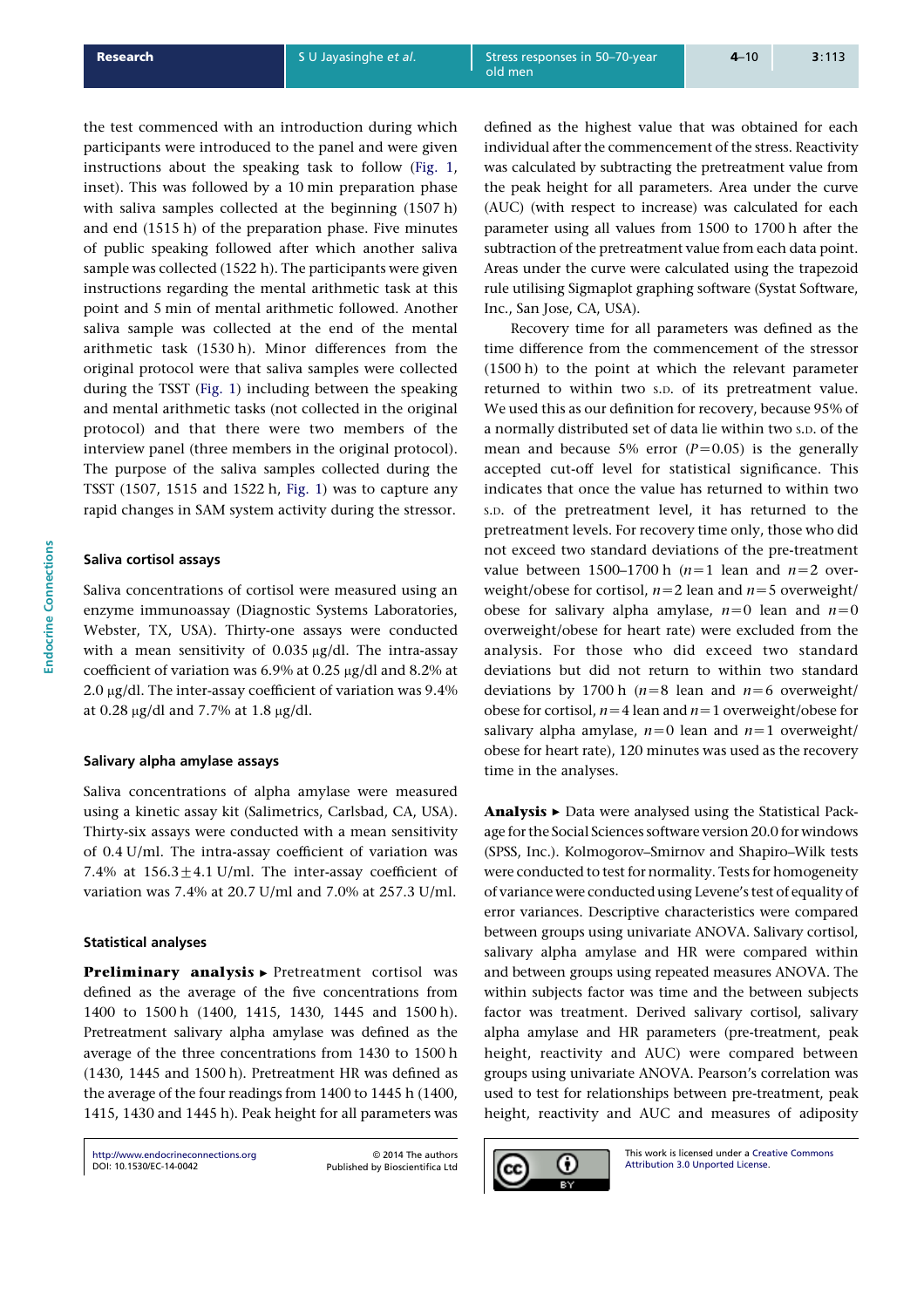% Fat, percentage body fat; % Lean, percentage lean mass; WHR, waistto-hip ratio; SBP, systolic blood pressure; DBP, diastolic blood pressure; MAP, mean arterial pressure; HR, heart rate. a Univariate ANOVA.

(BMI, percentage body fat, waist circumference, waist-to-hip ratio).  $P < 0.05$  was considered statistically significant.

We estimated that 32 participants in total (16 lean and 16 overweight/obese) were needed to find a difference between groups in salivary cortisol of the same magnitude as that found by Klaperski et al. (29) with a significance level of 0.05 and a power of 90%.

## Results

Height (cm)

BMI ( $kg/m<sup>2</sup>$ )

Sodium (mg)

**BMI** range

## Participants

Data were collected from 24 lean and 22 overweight/obese men who were eligible for the study. Two lean and five overweight/obese men were subsequently excluded from the analyses due to insufficient saliva volume to undertake the assays for cortisol and alpha amylase. Initial analysis revealed that the lean men were significantly older (64.2 $\pm$ 1.1 years) than the overweight/obese men  $(61.0 \pm 1.1)$ years) ( $P=0.054$ ). The results of the three oldest lean men were excluded from the analyses to remove the significant effect of age. Consequently, the results from 19 lean and 17 overweight/obese men (seven overweight and ten obese) were included in the analyses for cortisol and salivary alpha amylase. The individuals who were excluded did not differ significantly from the final cohort

http://www.endocrineconnections.org DOI: 10.1530/EC-14-0042

 2014 The authors Published by Bioscientifica Ltd in any of the baseline characteristics. Including these three men in the final analyses did not change any of the outcomes. Due to technical problems with ECG recordings, data were not available for two further lean and two further overweight/obese men leaving 17 lean and 15 overweight/obese men (six overweight and nine obese) for HR analysis. The individuals who were excluded from the final analysis due to technical difficulties in ECG recording did not differ significantly from the final cohort in any of the baseline characteristics.

#### Participants' characteristics

Overweight/obese men had a significantly  $(P<0.001)$ greater body weight and BMI compared with lean men (Table 1). On average, overweight/obese men had 7.9% more body fat compared with lean men  $(P<0.001)$ . Overweight/obese individuals averaged a 19% larger waist circumference  $(P<0.001)$ , a 10% larger hip circumference  $(P<0.001)$  and a 10% larger waist-to-hip ratio  $(P<0.001)$  compared with lean men. Resting systolic and diastolic blood pressure and mean arterial pressure were also significantly  $(P<0.05)$  higher in overweight/obese men compared with lean men (Table 1). Nevertheless, age, height and resting HR did not differ significantly between the groups (Table 1). At the lunchtime meal, the consumption of total energy, protein, carbohydrate, fat and sodium was similar between the groups (Table 1).



#### Figure 2

Mean ( $\pm$ s.E.M.) concentrations of salivary cortisol ( $\mu$ g/dl) in lean and overweight/obese men from 1400 to 1700 h (time effect  $P < 0.001$ ; time  $\times$  treatment interaction P=0.187; treatment effect P=0.210). TSST, Trier Social Stress Test.



This work is licensed under a Creative Commons Attribution 3.0 Unported License.

Lean  $(n=19)$ 

<span id="page-4-0"></span>Age (years)  $63.3 \pm 1.1$   $61.1 \pm 1.1$  0.166<br>
Height (cm)  $172.0 \pm 1.4$   $174.8 \pm 1.4$  0.179

Weight (kg)  $69.7 \pm 1.6$   $93.8 \pm 2.3$   $< 0.001$ <br>BMI (kg/m<sup>2</sup>)  $23.5 \pm 0.3$   $30.6 \pm 0.6$   $< 0.001$ 

% Fat  $20.2 \pm 1.1$   $28.1 \pm 0.9$  < 0.001 % Lean  $79.3 \pm 1.1$   $72.0 \pm 0.9$   $< 0.001$ <br>Waist circumference (cm)  $86.1 \pm 1.5$   $106.9 \pm 1.5$   $< 0.001$ Waist circumference (cm)  $86.1 \pm 1.5$   $106.9 \pm 1.5$  < 0.001<br>Hip circumference (cm)  $97.5 \pm 1.2$   $109.2 \pm 1.3$  < 0.001

WHR 0.88G0.01 0.98G0.01 !0.001  $\begin{array}{cccc} \text{SBP (mmHg)} & 119.1 \pm 3.3 & 129.0 \pm 2.8 & 0.030 \\ \text{DBP (mmHg)} & 67.7 \pm 2.1 & 74.5 \pm 2.0 & 0.027 \end{array}$  $\begin{array}{lllll} \textsf{DBP (mmHg)} & \textsf{67.7}\pm2.1 & \textsf{74.5}\pm2.0 & \textsf{0.027} \ \textsf{MAP (mmHg)} & \textsf{85.3}\pm2.4 & \textsf{93.3}\pm2.2 & \textsf{0.022} \end{array}$ MAP (mmHg)  $85.3 \pm 2.4$   $93.3 \pm 2.2$  0.022<br>HR (bpm)  $64.2 + 3.0$   $64.4 + 2.6$  0.968

Total energy (kJ)  $2895 \pm 245$   $3015 \pm 235$  0.728<br>Protein (g)  $27.2 + 2.1$   $29.9 + 2.5$  0.396 Protein (g)  $27.2 \pm 2.1$   $29.9 \pm 2.5$  0.396<br>Carbohydrate (g) 65.2 $\pm$ 6.4 73.0 $\pm$ 5.4 0.362 Carbohydrate (g)  $65.2 \pm 6.4$   $73.0 \pm 5.4$  0.362<br>Fat (g)  $37.2 \pm 4.3$   $35.7 \pm 4.3$  0.801

Hip circumference (cm)  $97.5\pm1.2$   $109.2\pm1.3$ 

 $23.5\pm0.3$   $30.6\pm0.6$ <br>20.5–24.9 27.2–34.3

Overweight/

 $64.2 \pm 3.0$   $64.4 \pm 2.6$  0.968<br>2895 + 245 3015 + 235 0.728

 $57.2 \pm 4.3$   $35.7 \pm 4.3$  0.801<br>1080 $\pm$ 83 1260 $\pm$ 118 0.215

obese  $(n=17)$  P value<sup>a</sup>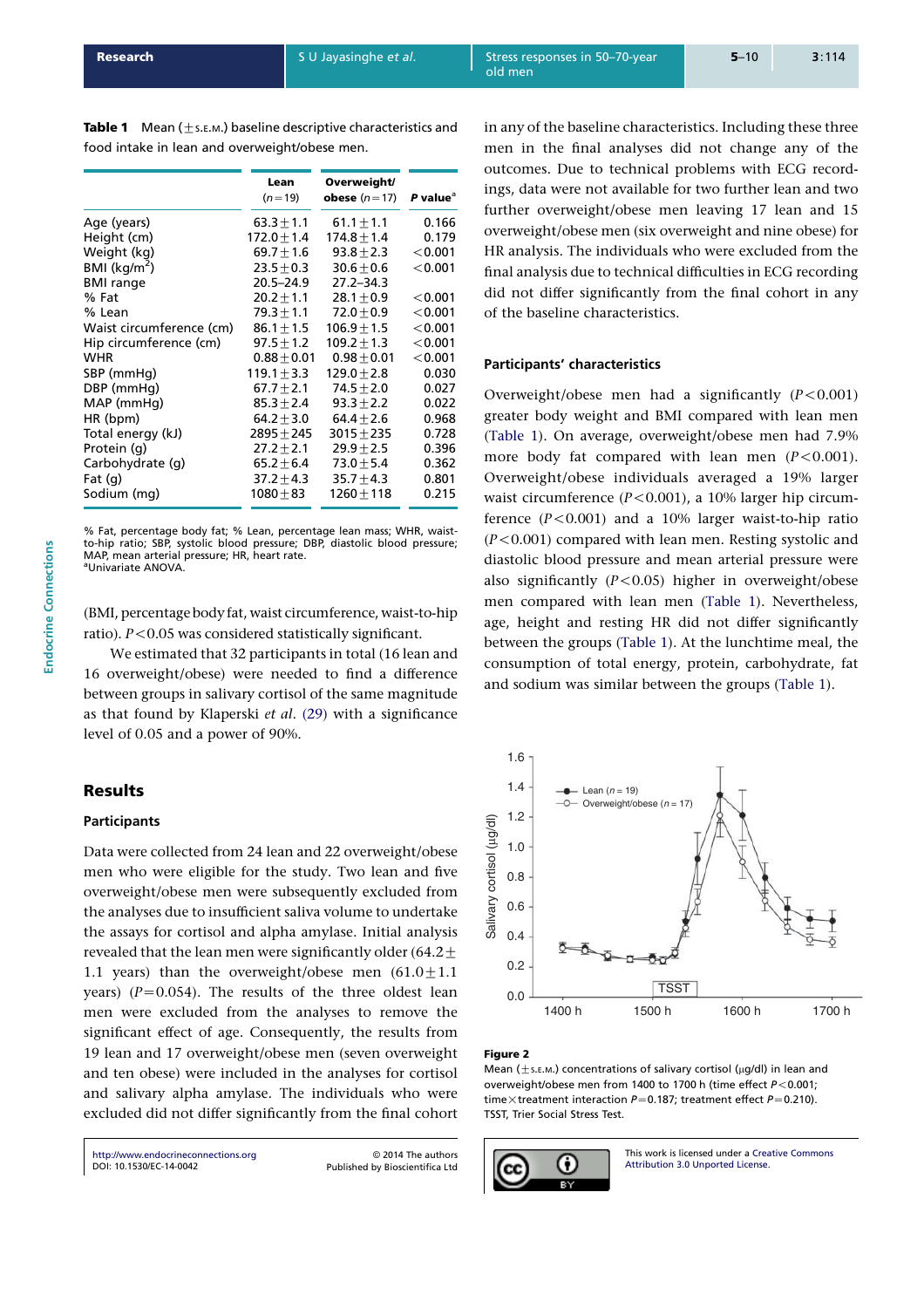Table 2 Mean  $(\pm s.\text{E.M.})$  pretreatment cortisol, peak height of cortisol, cortisol reactivity, AUC and recovery time for lean and overweight/obese men.

|                             | Lean<br>$(n=19)$ | Overweight/<br>obese $(n=17)$ | $P$ value <sup>a</sup> |
|-----------------------------|------------------|-------------------------------|------------------------|
| Pretreatment (µq/dl)        | $0.29 + 0.02$    | $0.28 + 0.02$                 | 0.788                  |
| Peak height (ug/dl)         | $1.52 + 0.22$    | $1.21 + 0.15$                 | 0.254                  |
| Reactivity (µg/dl)          | $1.23 + 0.21$    | $0.93 + 0.15$                 | 0.263                  |
| $AUC$ ( $\mu$ g/dl per min) | $55.3 + 10.3$    | $38.7 + 7.7$                  | 0.118                  |
| Recovery time (min)         | $103.3 + 6.0$    | $101.8 + 5.9$                 | 0.867                  |

AUC, area under the curve.

a Univariate ANOVA.

## Cortisol

Saliva concentrations of cortisol in lean and overweight/ obese men are shown in Fig. 2 and Table 2. Repeated measures ANOVA revealed that there was a significant effect of time  $(P<0.001$ ; Fig. 2). Overall (both groups combined), the peak height of cortisol concentrations  $(1.37\pm0.19 \,\mu\text{g/dl})$  was sig[nificant](#page-4-0)ly higher than pretreatment concentrations  $(0.29 \pm 0.02 \mu g/dl)$  (P<0.001). Overall, there was a 372% incr[ease](#page-4-0) [in](#page-4-0) cortisol concentrations from pretreatment concentrations to the peak of the response (both groups combined).

Saliva concentrations of cortisol in response to the TSST did not differ significantly between lean and overweight/obese men (time $\times$ treatment, P=0.187; Fig. 1) and accordingly, there were no significant differences between the groups in peak height, cortisol reactivity or AUC for the cortisol response (Table 2). The mean time to recovery did not differ significantly between the group[s](#page-2-0) [\(Tabl](#page-2-0)e 2). There was no significant overall difference between the groups (between subjects effect;  $P=0.210$ ).

There were no significant associations (data not shown) between measures of cortisol (pre-treatment cortisol, peak height, cortisol reactivity, AUC) and measures of adiposity (BMI, percentage body fat, waist circumference and waist-to-hip ratio).

#### Saliva concentrations of alpha amylase

Saliva concentrations of alpha amylase in lean and overweight/obese men are shown in Fig. 3 and Table 3. There was a significant time effect  $(P<0.001;$ Fig. 3). Overall (both groups combined), the peak height of salivary alpha amylase concentrations  $(281.5\pm$ 48.35 U/ml) was significantly higher than pretreatment [concent](#page-6-0)rations  $(126.5 \pm 16.3 \text{ U/ml})$   $(P<0.001)$ . Overall,

 2014 The authors Published by Bioscientifica Ltd there was a 123% increase in salivary alpha amylase from pretreatment concentrations to the peak height of the salivary alpha amylase response (both groups combined).

Salivary alpha amylase concentrations in response to the TSST did not differ significantly between lean and overweight/obese men (time $\times$ treatment, P=0.288; Fig. 3) and accordingly, there were no significant differences between the groups in peak height, reactivity or AUC of the salivary alpha amylase response (Table 3). The mean time to recovery did not differ significantly between the groups (Table 3). There was no significant treatment effect, indicating that there was no significant overall difference between the groups  $(P=0.332)$ .

There were no significant associations (data not shown) [betwee](#page-6-0)n measures of salivary alpha amylase (pretreatment salivary alpha amylase, peak height, salivary alpha amylase reactivity, AUC) and measures of adiposity (BMI, percentage body fat, waist circumference and waist-to-hip ratio).

#### Heart rate

HR data in lean and overweight/obese men are shown in Fig. 4 and Table 4. There was a significant effect of time  $(P<0.001$ ; Fig. 4). Overall (both groups combined), peak height of HR (78.6 $\pm$ 4.1 bpm) was significantly higher than pretreatment values  $(64.5 \pm 3.9 \text{ bpm})$   $(P<0.001)$ . [Overa](#page-6-0)ll, th[ere was a](#page-7-0) 22% increase in HR from pretreatment values to t[he peak](#page-6-0) height of the HR response (both groups combined).



#### Figure 3

Mean ( $\pm$ s.E.M.) concentrations of salivary alpha amylase (U/ml) in lean and overweight/obese men from 1400 to 1700 h (time effect  $P < 0.001$ ; time $\times$ treatment interaction P=0.288; treatment effect P=0.322). TSST, Trier Social Stress Test.



http://www.endocrineconnections.org DOI: 10.1530/EC-14-0042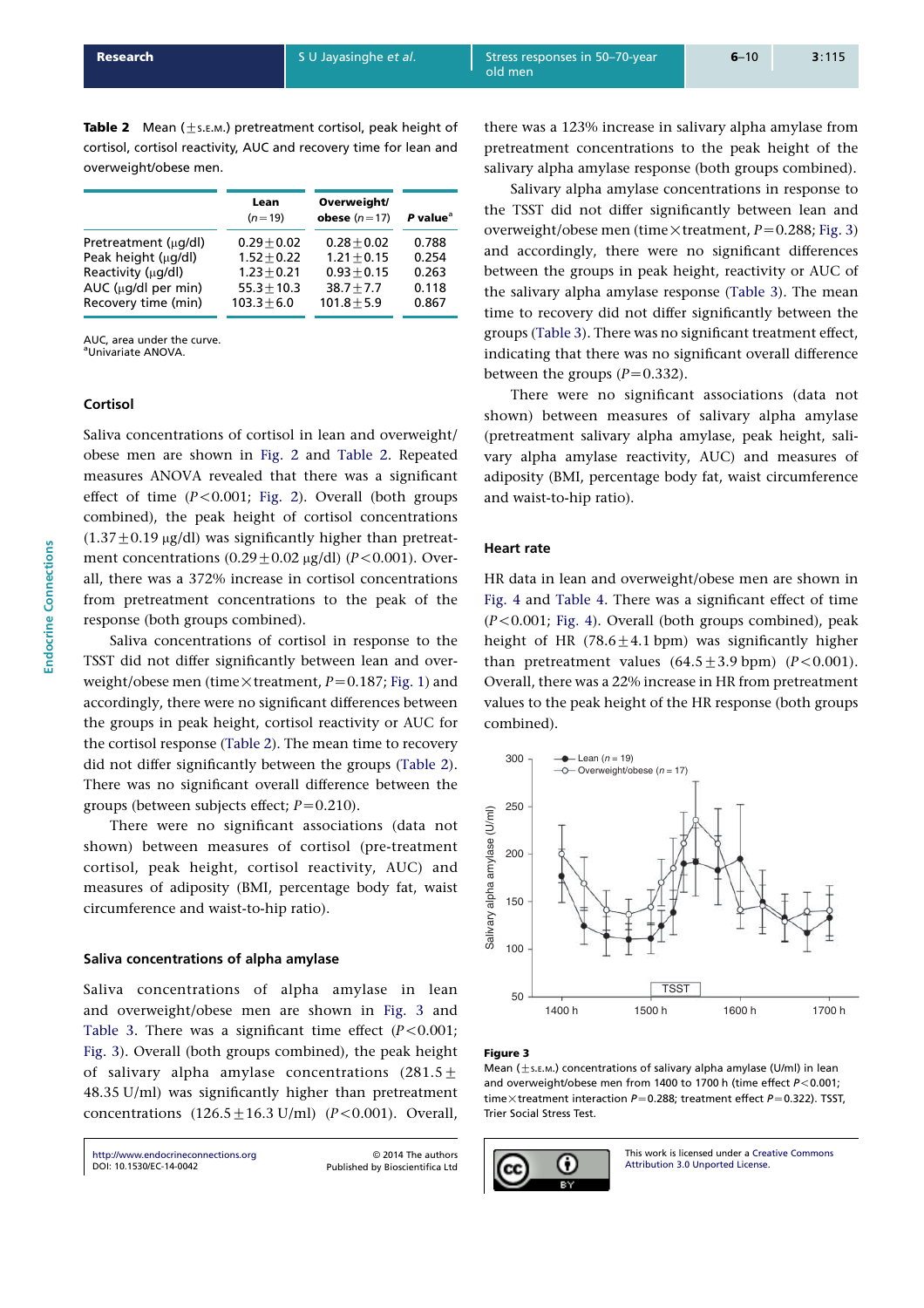<span id="page-6-0"></span>Table 3 Mean  $(\pm s.\text{E.M.})$  pretreatment salivary alpha amylase, peak height, salivary alpha amylase reactivity, AUC and recovery time for lean and overweight/obese men.

|                     | Lean<br>$(n=19)$ | Overweight/<br>obese $(n=17)$ | $P$ value <sup>a</sup> |
|---------------------|------------------|-------------------------------|------------------------|
| Pretreatment (U/ml) | $112.1 + 16.1$   | $140.8 + 16.5$                | 0.224                  |
| Peak height (U/ml)  | $267.3 + 55.5$   | $295.6 + 41.2$                | 0.690                  |
| Reactivity (U/ml)   | $155.1 + 51.2$   | $154.9 + 31.6$                | 0.997                  |
| AUC (U/ml per min)  | $5221 + 2735$    | $3131 + 1525$                 | 0.523                  |
| Recovery time (min) | $74.1 + 7.7$     | $60.6 + 9.2$                  | 0.267                  |

AUC, area under the curve.

a Univariate ANOVA.

HR response to the TSST did not differ significantly between lean and overweight/obese men (time $\times$ treatment,  $P=0.550$ ; Fig. 4). As with cortisol and salivary alpha amylase, this lack of significant difference in the HR response between the groups was also indicated by the absence of a significant difference between the groups with regard to peak height, reactivity and AUC of the HR response (Table 4). The mean time to recovery did not differ significantly between the groups (Table 4). There was also no significant treatment effect, indicating that there was no significant overall difference between the groups  $(P=0.838)$ .

There were no significant associations (data not shown) betwee[n measur](#page-7-0)es of HR (pretreatment HR, peak HR, HR reactivity, AUC) and measures of adiposity (BMI, percentage body fat, waist circumference and waist-to-hip ratio).

## **Discussion**

The hypothesis that overweight/obese men will have a greater salivary cortisol, salivary alpha amylase and HR response to the TSST compared with age matched lean men was not supported. While there was a substantial increase in salivary cortisol, salivary alpha amylase and HR during the stress, this increase did not differ between the two groups. These findings show that, for men with a moderate level of obesity  $(BMI = 30.6 \pm 0.6 \text{ kg/m}^2)$  who were otherwise healthy (men with severe illnesses were excluded from the study), the response of salivary cortisol, salivary alpha amylase and HR to a potent acute psychological stress was not compromised compared with that in lean men  $(BMI = 23.5 \pm 0.3 \text{ kg/m}^2)$ . Nevertheless, it is possible that differences between the groups may have been seen if there had been a higher degree of difference between the groups in the level of adiposity. Furthermore, there may be other stress-sensitive factors that are involved in the development of chronic disease,

http://www.endocrineconnections.org DOI: 10.1530/EC-14-0042

 2014 The authors Published by Bioscientifica Ltd such as cytokines and/or opioids. Although these factors may have been influenced differently by the stressor in the two different groups, they were not measured in the current study. As such, it remains to be determined if these other factors may respond differently to stress.

The magnitude of the cortisol response that was found in the current experiment was substantial compared with the response in cortisol concentrations reported in past experiments. When both groups were combined, there was a 372% increase in cortisol in the current experiment. In humans, Therrien et al. (26) reported an 82% increase in cortisol after subjecting middle-aged men and women with different body weight and body fat profiles to the TSST. Benson et al. (22) reported an 83% increase in cortisol level in premeno[pausa](#page-8-0)l obese and lean women after exposure to the TSST (22). The magnitude of the cortisol response observed in the current experiment also surpassed the increa[ses](#page-8-0) in cortisol levels observed in experiments where exogenous agents have been used to stimulate the stress pathwa[ys. L](#page-8-0)jung et al. (30) reported increases of around 200% in cortisol concentrations following treatment with CRH, and Pasquali et al. (31) reported increases in cortisol concentrations of 325% after CRH and AVP stimulation of age-matc[hed p](#page-8-0)remenopausal eumenorrheic women with different obesity phenotypes. Nevertheless, it is possible that more s[ubtle](#page-8-0) differences in HPA axis activity would become evident with a less stressful task. Salivary alpha amylase also had a substantial reactivity (123%) in this experiment compared with earlier human studies that used salivary



#### Figure 4

Mean ( $\pm$ s.E.M.) heart rate (bpm) in lean and overweight/obese men from 1400 to 1700 h (time effect  $P < 0.001$ ; time $\times$ treatment interaction  $P=0.550$ ; treatment effect  $P=0.838$ ). TSST, Trier Social Stress Test.

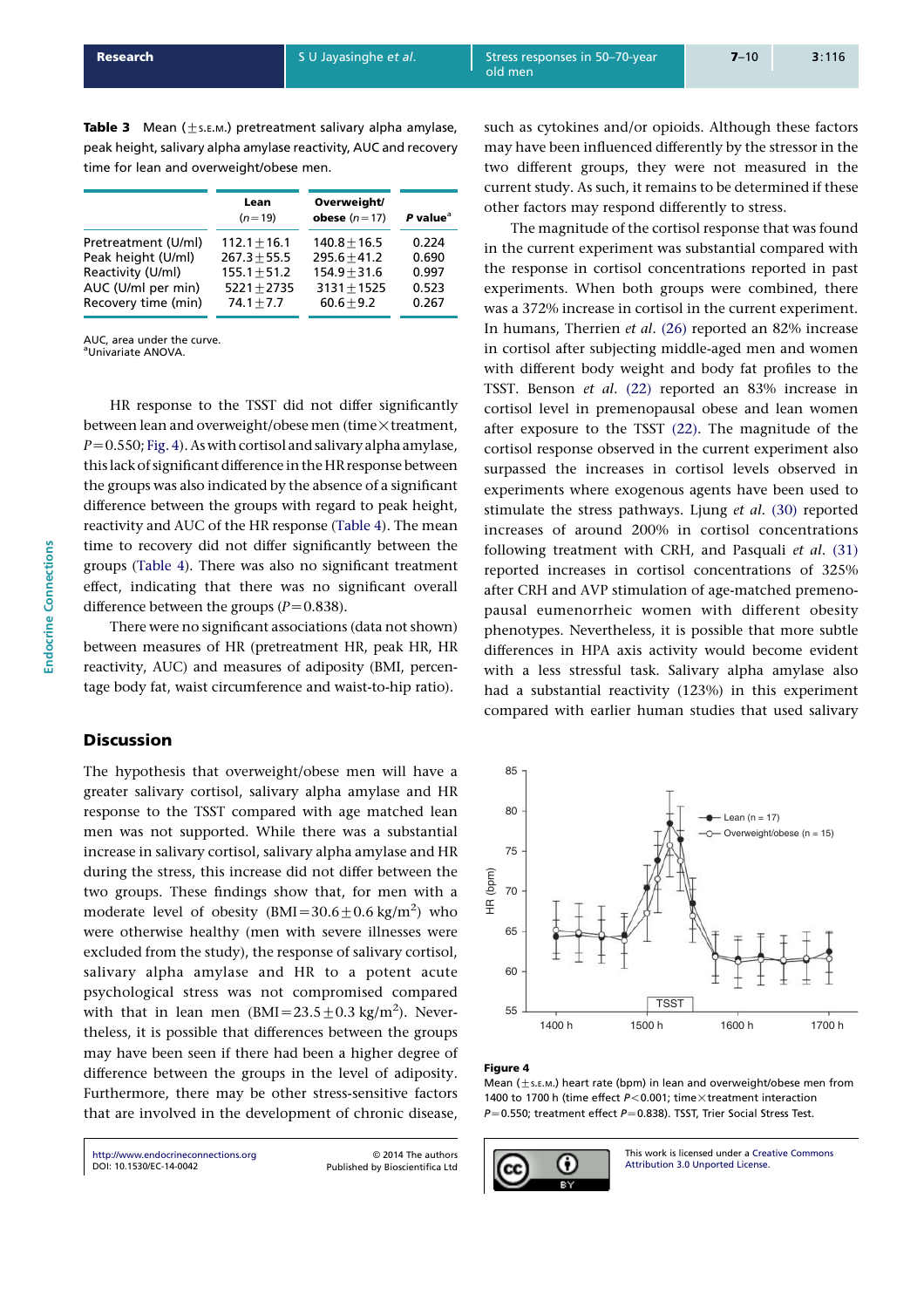<span id="page-7-0"></span>Table 4 Mean  $(\pm s.\text{E.M.})$  pretreatment HR, peak height of HR, HR reactivity, AUC and recovery time for lean and overweight/ obese men.

|                               | Lean<br>$(n=17)$ | Overweight/<br>obese $(n=15)$ | $P$ value <sup>a</sup> |
|-------------------------------|------------------|-------------------------------|------------------------|
| Pretreatment (bpm)            | $64.4 + 2.2$     | $64.6 + 3.5$                  | 0.964                  |
| Peak height (bpm)             | $80.2 + 4.1$     | $76.9 + 4.0$                  | 0.570                  |
| Reactivity (bpm)              | $15.8 + 2.5$     | $12.3 + 1.7$                  | 0.270                  |
| AUC (beats/min <sup>2</sup> ) | $148.1 + 113.6$  | $31.3 + 71.6$                 | 0.406                  |
| Recovery time (min)           | $40.1 + 3.7$     | $45.5 + 5.9$                  | 0.440                  |

AUC, area under the curve. a Univariate ANOVA.

alpha amylase as a marker of the SAM system activity. For instance, Nater et al. (32) found a 50% increase in salivary alpha amylase levels when 24 healthy adults were exposed to the TSST. Increases in HR were also greater in the current experiment compared with some previous work. The HR response to s[tress](#page-8-0) in the current experiment (22%) is within the range of previously reported significant HR responses to TSST (30, 33, 34). These comparisons with other studies indicate that the response elicited by our TSST protocol was substantial and robust and may also indicate that the long resting period before stress in the current study had [allowed these](#page-8-0) stress parameters to reach low resting levels.

The results also suggest that moderate levels of adiposity as observed in the current experiment may not compromise the response to acute psychological stress. We have shown in sheep that a large (23%) difference in the levels of adiposity (31.7 $\pm$ 3.4% body fat vs 8.9 $\pm$ 0.6%) is capable of eliciting a difference in stress ACTH, cortisol and epinephrine reactivity to psychological stress (35). By comparison, the differences in percentage body fat in the groups in the current study were more modest at 8% (lean= $20.2 \pm 1.1$ % body fat vs overweight/obese= $28.1 \pm$ 0.9%). Benson et al. (22) also reported a signific[antly](#page-9-0) enhanced cortisol response to psychological stress in severely obese  $(38.2 \pm 1.5$  kg/m<sup>2</sup>) premenopausal women compared with their leaner  $(23.1 \pm 0.6 \text{ kg/m}^2)$  counterparts. BMI in the curr[ent s](#page-8-0)tudy was  $23.5 \pm 0.3$  kg/m<sup>2</sup> for lean and  $30.6 \pm 0.6$  kg/m<sup>2</sup> for overweight/obese men. Similar to our findings, Ljung et al. (30) did not find a difference in HPA axis responses to psychological stress in individuals who had a BMI between 25 and 33 kg/m<sup>2</sup>. Furthermore, Therrien et al. (26) also did not find a difference in HPA axis responses [betwe](#page-8-0)en individuals (both men and women) who had a BMI of  $\langle 27 \text{ kg/m}^2 \rangle$ and between 30 and 35 kg/m<sup>2</sup>. Thus, it appears that there may need to be a bigger differ[ence](#page-8-0) in BMI or percentage

http://www.endocrineconnections.org DOI: 10.1530/EC-14-0042

 2014 The authors Published by Bioscientifica Ltd body fat to observe a clear distinction in stress responsiveness between lean and obese individuals. Now that a significant proportion of the current population is either overweight or obese, the study groups of this current experiment may be particularly clinically relevant. Nevertheless, this experiment provides no evidence that salivary cortisol, salivary alpha amylase and HR responsiveness to psychological stress are influenced by this level of adiposity. Further research might need to compare morbidly obese individuals with lean individuals to further characterise differences in stress responsiveness.

It is also possible that factors other than those associated with the SAM system and the HPA axis are important in determining health risks of responses to psychological stress. For instance, inflammatory cytokine responses (1) and opioid pathways may play a role in mediating the stress response (14). Therefore, it is possible that various factors that were not investigated in this experiment are involved in mediating the effects of stress in lean and overweig[ht/o](#page-8-0)bese men. Further research is required to consider a potential role for these [othe](#page-8-0)r mediators.

A common criticism of stress experiments is the lack of potency of the stressor (28, 36). The stressor implemented in this experiment was able to elicit substantial responses from both the HPA axis and the SAM system. Another strength of this study was the frequent sampling during the period of stress, which enabled [detailed](#page-8-0) profiling of how the stress parameters responded during the stressor. The lengthy rest time before the administration of the stressor was another benefit given that this reduces the likelihood of the stress systems being already activated at the commencement of the sampling period. Furthermore, age is known to influence stress responsiveness (37). The participants in the current experiment were middle aged and older. Therefore, younger age groups could also be considered.

#### Declaration of interest

The authors declare that there is no conflict of interest that could be perceived as prejudicing the impartiality of the research reported.

#### Funding

This research was supported by Deakin University.

#### Acknowledgements

The authors thank John Reynolds for advice about statistical and power analyses and Emma Townsin, Sara Drew and Maryam Delavari for technical support and all of the participants for being involved in this research.

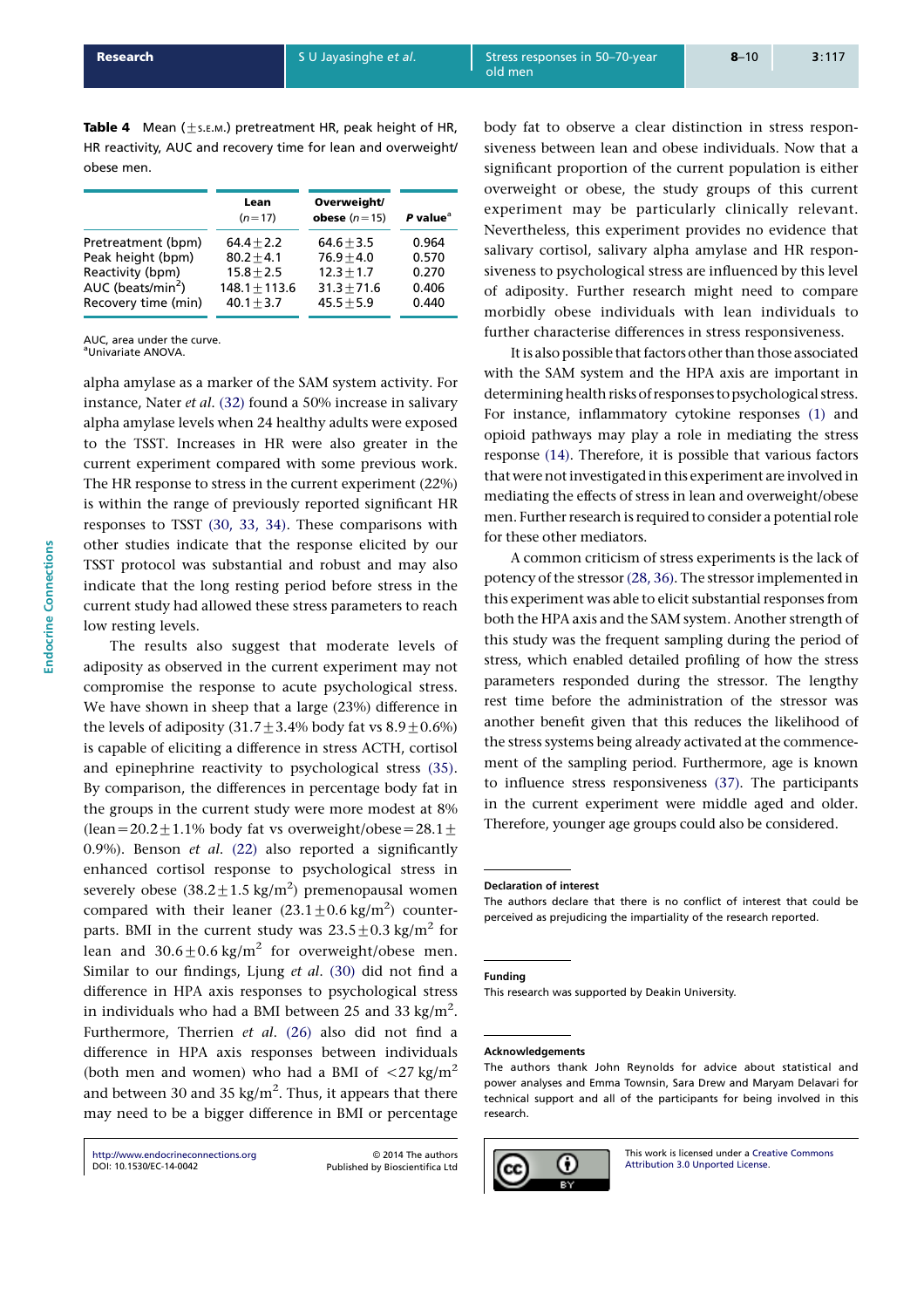#### <span id="page-8-0"></span>References

- 1 Chrousos GP. Stress and disorders of the stress system. Nature Reviews. Endocrinology 2009 5 374–381. (doi:10.1038/nrendo.2009.106)
- 2 Tilbrook AJ & Clarke IJ. Neuroendocrine mechanisms of innate states of attenuated responsiveness of the hypothalamo–pituitary–adrenal axis to stress. Frontiers in Neuroendocrinology 2006 27 285-307. (doi:10.1016/ j.yfrne.2006.06.002)
- 3 Miller GE, Rohleder N, Stetler [C & Kirschbaum C. Clinical dep](http://dx.doi.org/10.1038/nrendo.2009.106)ression and regulation of the inflammatory response during acute stress. Psychosomatic Medicine 2005 67 679–687. (doi:10.1097/01.psy. 0000174172.82428.ce)
- 4 [Throne LC, Bartholo](http://dx.doi.org/10.1016/j.yfrne.2006.06.002)mew JB, Craig J & Farrar RP. Stress reactivity in fire fighters: an exercise intervention. International Journal of Stress Management 2000 7 235–246. (doi:10.1023/A:1009574428627)
- 5 Carroll D, Phillips AC, Der G, Hunt K & B[enzeval M. Blood pre](http://dx.doi.org/10.1097/01.psy.0000174172.82428.ce)ssure [reactions to acute men](http://dx.doi.org/10.1097/01.psy.0000174172.82428.ce)tal stress and future blood pressure status: data from the 12-year follow-up of the West of Scotland Study. Psychosomatic Medicine 2011 73 737–742. (doi:10.1097/PSY.0b013e3182359808)
- 6 Matthews KA, Katholi CR, Mc[Creath H, Whooley MA, William](http://dx.doi.org/10.1023/A:1009574428627)s DR, Zhu S & Markovitz JH. Blood pressure reactivity to psychological stress predicts hypertension in the CARDIA study. Circulation 2004 110 74–78. (doi:10.1161/01.CIR.0000133415.37578.E4)
- 7 Goldstein DS. Stress-induce[d activation of the sympathetic nervo](http://dx.doi.org/10.1097/PSY.0b013e3182359808)ussystem. Baillière's Clinical Endocrinology and Metabolism 1987 1 253-278. (doi:10.1016/S0950-351X(87)80063-0)
- 8 Ali N & Pruessner JC. The salivary alpha amylase over cortisol ratio as a ma[rker to assess dysregulations of the stress sy](http://dx.doi.org/10.1161/01.CIR.0000133415.37578.E4)stems. Physiology & Behavior 2012 106 65–72. (doi:10.1016/j.physbeh.2011.10.003)
- 9 Chatterton RT, Vogelsong KM, Lu YC, Ellman AB & Hudgens GA. [Salivary alpha-amylase as a measure of](http://dx.doi.org/10.1016/S0950-351X(87)80063-0) endogenous adrenergic activity. Clinical Physiology 1996 16 433–448. (doi:10.1111/j.1475-097X.1996. tb00731.x)
- 10 Nater UM & Rohleder N. S[alivary alpha-amylase as a non-invas](http://dx.doi.org/10.1016/j.physbeh.2011.10.003)ive biomarker for the sympathetic nervous system: current state of research. Psychoneuroendocrinology 2009 34 486–496. (doi:10.1016/ j.psyneuen.2009.01.014)
- 11 [Rohleder N](http://dx.doi.org/10.1111/j.1475-097X.1996.tb00731.x), Wolf JM, Maldonado EF & Kirschbaum C. The psychosocial stress-induced increase in salivary alpha-amylase is. Psychophysiology 2006 43 645–652. (doi:10.1111/j.1469-8986.2006.00457.x)
- 12 Rohleder N, Nater UM, Wolf JM, Ehlert U & Kirschba[um C.](http://dx.doi.org/10.1016/j.psyneuen.2009.01.014) [Psychosocial stress-induc](http://dx.doi.org/10.1016/j.psyneuen.2009.01.014)ed activation of salivary alpha-amylase: an indicator of sympathetic activity? Annals of the New York Academy of Sciences 2004 1032 258–263. (doi:10.1196/annals.1314.033)
- 13 Thoma MV, Kirsch[baum C, Wolf JM & Rohleder N. Acute](http://dx.doi.org/10.1111/j.1469-8986.2006.00457.x) stress responses in salivary alpha-amylase predict increases of plasma norepinephrine. Biological Psychology 2012 91 342–348. (doi:10.1016/ j.biopsycho.2012.07.008)
- 14 Tilbrook AJ. Neuropeptides, st[ress-related. In](http://dx.doi.org/10.1196/annals.1314.033) Encyclopedia of Stress, 2nd Edn, vol 2, pp 903–908. Ed G Fink. Oxford, UK: Academic Press, 2007.
- 15 Turner AI, Keating CL & Tilbrook AJ. Sex differences and [the role of sex](http://dx.doi.org/10.1016/j.biopsycho.2012.07.008) [steroids in sympatho-adr](http://dx.doi.org/10.1016/j.biopsycho.2012.07.008)enal medullary system and hypothalamo– pituitary–adrenal axis responses to stress. In Sex Steroids, pp 115–136. Ed SM Kahn. Rijeka, Croatia: InTech, 2012. (doi:10.5772/25611)
- 16 Allison DB, Downey M, Atkinson RL, Billington CJ, Bray GA, Eckel RH, Finkelstein EA, Jensen MD & Tremblay A. Obesity as a disease: a white paper on evidence and arguments commissioned by the Council of the Obesity Society. Obesity 2008 16 1161–1177. (doi:10.1038/oby.2008.231)
- 17 Benson S, Arck PC, Blois S, Schedlowski M & Elsenbruch S. Subclinical depressive symptoms affect responses to acute psychosocial stress in healthy premenopausal women. Stress 2011 14 88–92. (doi:10.3109/ 10253890.2010.497884)
- 18 [Epel ES, McEwen B, Seeman](http://dx.doi.org/10.1038/oby.2008.231) T, Matthews K, Castellazzo G, Brownell KD, Bell J & Ickovics JR. Stress and body shape: stress-induced cortisol

http://www.endocrineconnections.org D[OI:](http://dx.doi.org/10.3109/10253890.2010.497884) [10.1530/EC-14-0042](http://dx.doi.org/10.3109/10253890.2010.497884)

 [2014](http://dx.doi.org/10.3109/10253890.2010.497884) [The](http://dx.doi.org/10.3109/10253890.2010.497884) [autho](http://dx.doi.org/10.3109/10253890.2010.497884)rs Published by Bioscientifica Ltd

secretion is consistently greater among women with central fat. Psychosomatic Medicine 2000 62 623–632. (doi:10.1097/00006842- 200009000-00005)

- 19 Hillman JB, Dorn LD, Loucks TL & Berga SL. Obesity and the hypothalamic–pituitary–adrenal axis in adolescent girls. Metabolism: Clinical and Experimental 2012 61 341–348. (doi:10.1016/j.metabol. 2011.07.009)
- 20 [Fu J, Wang H, We](http://dx.doi.org/10.1097/00006842-200009000-00005)ng T & Tao F. Cortisol response to the Trier Social Stress Test among Chinese adolescents. Journal of Pediatric Endocrinology and Metabolism 2012 25 1213–1216. (doi:10.1515/ jpem-2012-0234)
- 21 [Katz JR, Tayl](http://dx.doi.org/10.1016/j.metabol.2011.07.009)or NF, Goodrick S, Perry L, Yudkin JS & Coppack SW. Central obesity, depression and the hypothalamo–pituitary–adrenal axis in men and postmenopausal women. International Journal of Obesity 2000 24 246–251. (doi:10.1038/sj.ijo.0801122)
- 22 [Benson S, Arck P](http://dx.doi.org/10.1515/jpem-2012-0234)C, Tan S, Mann K, Hahn S, Janssen OE, Schedlowski M & Elsenbruch S. Effects of obesity on neuroendocrine, cardiovascular, and immune cell responses to acute psychosocial stress in premenopausal women. Psychoneuroendocrinology 2009 34 181–189. (doi:10.1016/j.psy[neuen.2008.08.019\)](http://dx.doi.org/10.1038/sj.ijo.0801122)
- 23 Waldstein SR, Burns HO, Toth MJ & Poehlman ET. Cardiovascular reactivity and central adiposity in older African Americans. Health Psychology 1999 18 221–228. (doi:10.1037/0278-6133.18.3.221)
- 24 Carroll D, Phillips AC & Der G. Body mass index, abdominal adiposity, [obesity, and cardiovascular reactions](http://dx.doi.org/10.1016/j.psyneuen.2008.08.019) to psychological stress in a large community sample. Psychosomatic Medicine 2008 70 653-660. (doi:10.1097/PSY.0b013e31817b9382)
- 25 Phillips AC, Roseboom TJ, Ca[rroll D & de Rooij SR. Cardiovasc](http://dx.doi.org/10.1037/0278-6133.18.3.221)ular and cortisol reactions to acute psychological stress and adiposity: cross-sectional and prospective associations in the Dutch Famine Birth Cohort Study. Psychosomatic Medicine 2012 74 699–710. (doi:10.1097/ [PSY.0b013e31825e3b91\)](http://dx.doi.org/10.1097/PSY.0b013e31817b9382)
- 26 Therrien F, Drapeau V, Lalonde J, Lupien SJ, Beaulieu S, Dore J, Tremblay A & Richard D. Cortisol response to the Trier Social Stress Test in obese and reduced obese individuals. Biological Psychology 2010 84 325–329. (doi:10.1016/j.biopsycho.2010.03.013)
- 27 [Dettwyler K, Lohman TG](http://dx.doi.org/10.1097/PSY.0b013e31825e3b91), Roche AF & Martorell R. Anthropometric standardization reference manual, Abridged edition. American Journal of Physical Anthropology 1993 92 239–241. (doi:10.1002/ajpa. 1330920214)
- 28 Kirschbau[m C, Pirke KM & Hellhammer DH. Th](http://dx.doi.org/10.1016/j.biopsycho.2010.03.013)e Trier Social Stress Test – a tool for investigating psychobiological stress responses in a laboratory setting. Neuropsychobiology 1993 28 76–81. (doi:10.1159/ 000119004)
- 29 [Klaperski S, v](http://dx.doi.org/10.1002/ajpa.1330920214)on Dawans B, Heinrichs M & Fuchs R. Does the level of physical exercise affect physiological and psychological responses to psychosocial stress in women? Psychology of Sport and Exercise 2013 14 266–274. (doi:10.1016/j.psychsport.2012.11.003)
- 30 [Ljung T, Ho](http://dx.doi.org/10.1159/000119004)lm G, Friberg P, Andersson B, Bengtsson B, Svensson J, Dallman M, McEwen B & Björntorp P. The activity of the hypothalamic–pituitary–adrenal axis and the sympathetic nervous system in relation to waist/hip circumference ratio in men. Obesity 2000 8 487–495. ([doi:10.1038/oby.2000.61\)](http://dx.doi.org/10.1016/j.psychsport.2012.11.003)
- 31 Pasquali R, Anconetani B, Chattat R, Biscotti M, Spinucci G, Casimirri F, Vicennati V, Carcello A & Labate AMM. Hypothalamic–pituitary– adrenal axis activity and its relationship to the autonomic nervous system in women with visceral and subcutaneous obesity: effects of the corticotro[pin-releasing factor argini](http://dx.doi.org/10.1038/oby.2000.61)ne–vasopressin test and of stress. Metabolism: Clinical and Experimental 1996 45 351–356. (doi:10.1016/ S0026-0495(96)90290-5)
- 32 Nater UM, Rohleder N, Gaab J, Berger S, Jud A, Kirschbaum C & Ehlert U. Human salivary alpha-amylase reactivity in a psychosocial stress paradigm. International Journal of Psychophysiology 2005 55 333–342. (doi:10.1016/j.ijpsycho.2004.09.009)
- 33 [Rimmele U, Seiler R, Ma](http://dx.doi.org/10.1016/S0026-0495(96)90290-5)rti B, Wirtz PH, Ehlert U & Heinrichs M. The level of physical activity affects adrenal and cardiovascular reactivity